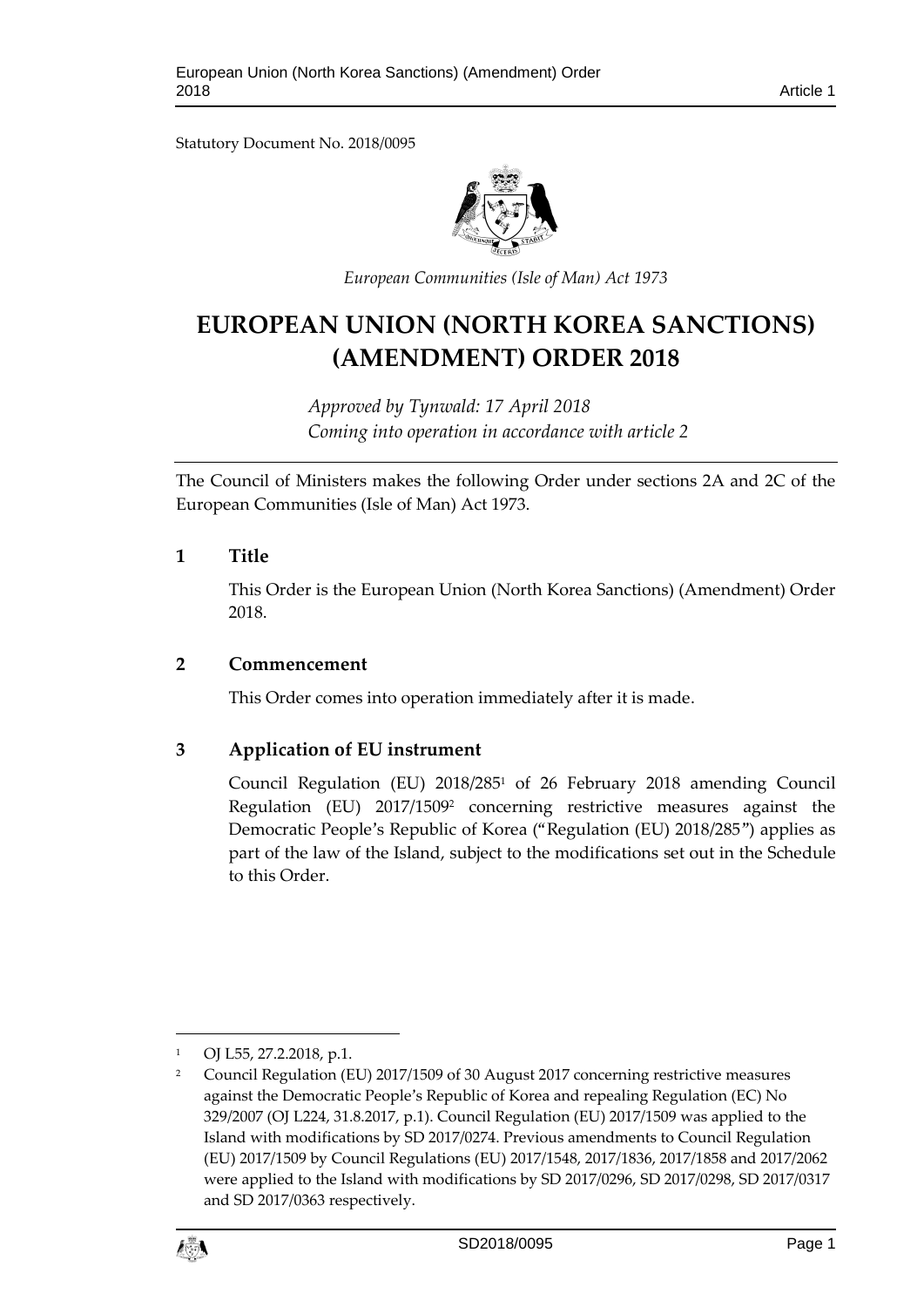#### Article **3**

#### **MADE 8 TH MARCH 2018**

# **W GREENHOW**

*Chief Secretary*

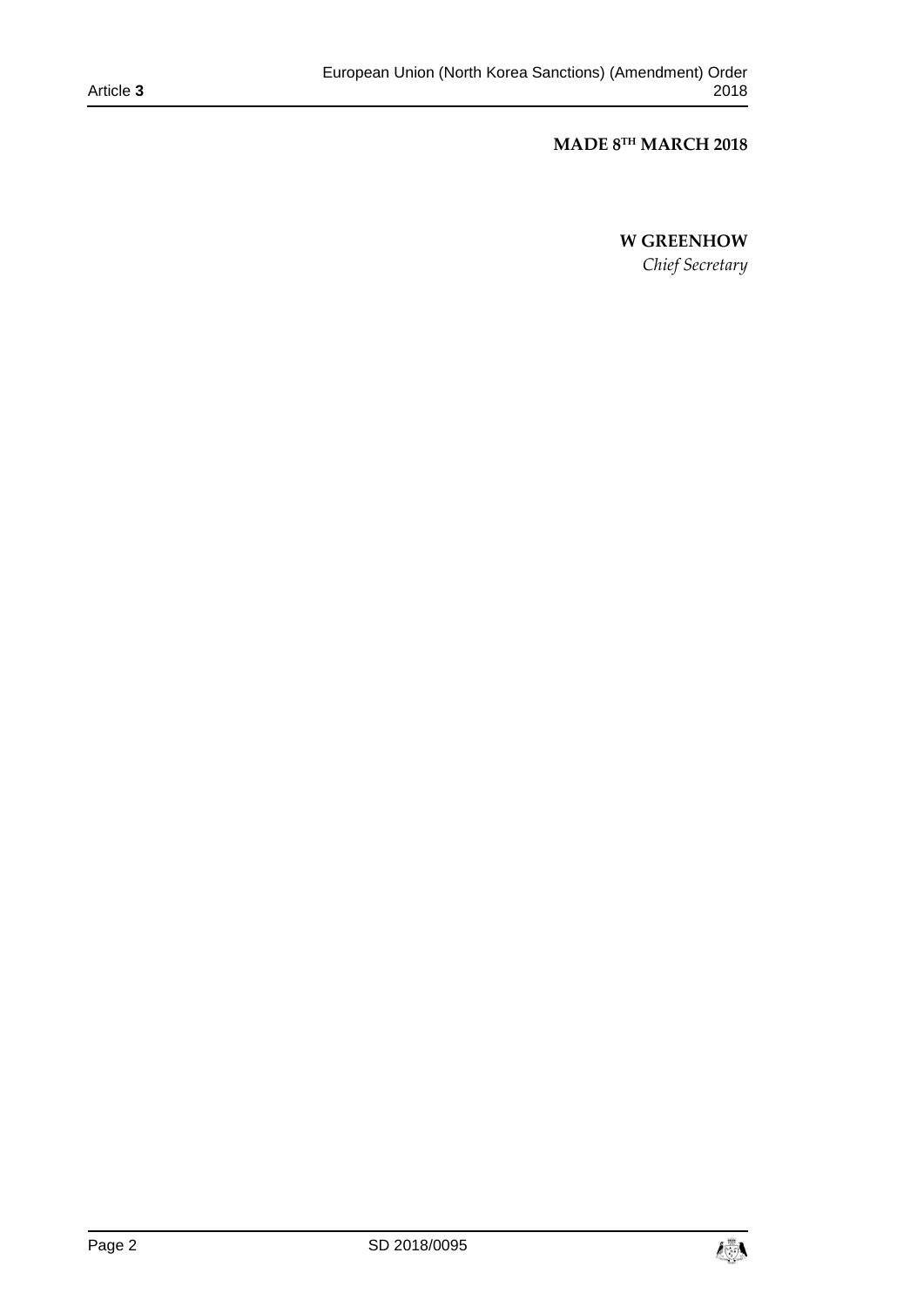# **SCHEDULE**

# [Article 3]

# **MODIFICATIONS TO THE APPLIED EU INSTRUMENT**

# **1 General**

- (1) In this Schedule a reference to a numbered Article or Annex (without more) is a reference to that Article or Annex so numbered of Regulation (EU) 2018/285.
- (2) References in Regulation (EU) 2018/285 to "Member State", "Member States" and "the Union" shall be read as if the Island were itself a Member State, its territory were included within the territory of the Union and for the purposes of European Union law were a separate country from the United Kingdom.

# **2 Specific modifications**

- (1) In Article 1(2) and (4), in the substituted Article 16e(2) and inserted Articles 16o(2) and 16q(2) respectively, for "shall notify the other Member States and the Commission" substitute **II** may notify such other Member States or the Commission as it considers appropriate $\boldsymbol{\mathsf{\Xi}}$ .
- (2) In Article  $1(5)(a)$ , omit "7,".
- (3) In Article  $1(6)$ , (7) and (8), in the substituted Articles 44(6) and 45(2), and inserted Article 45a(2) respectively, for "shall inform the other Member States and the Commission" substitute **II** may inform such other Member States or the Commission as it considers appropriate  $\boldsymbol{\mathsf{\Xi}}$ .
- (4) Omit Article 1(9) and (10).
- (5) In Article 1(11), omit paragraph 1 of the inserted Article 47a.
- (6) In Article 1(15), for "Xii" substitute  $\mathbf{X}$  XI<sub>i</sub> $\mathbf{E}$ .
- (7) Omit Article 2.
- (8) After Article 2 omit the statement of application and effect.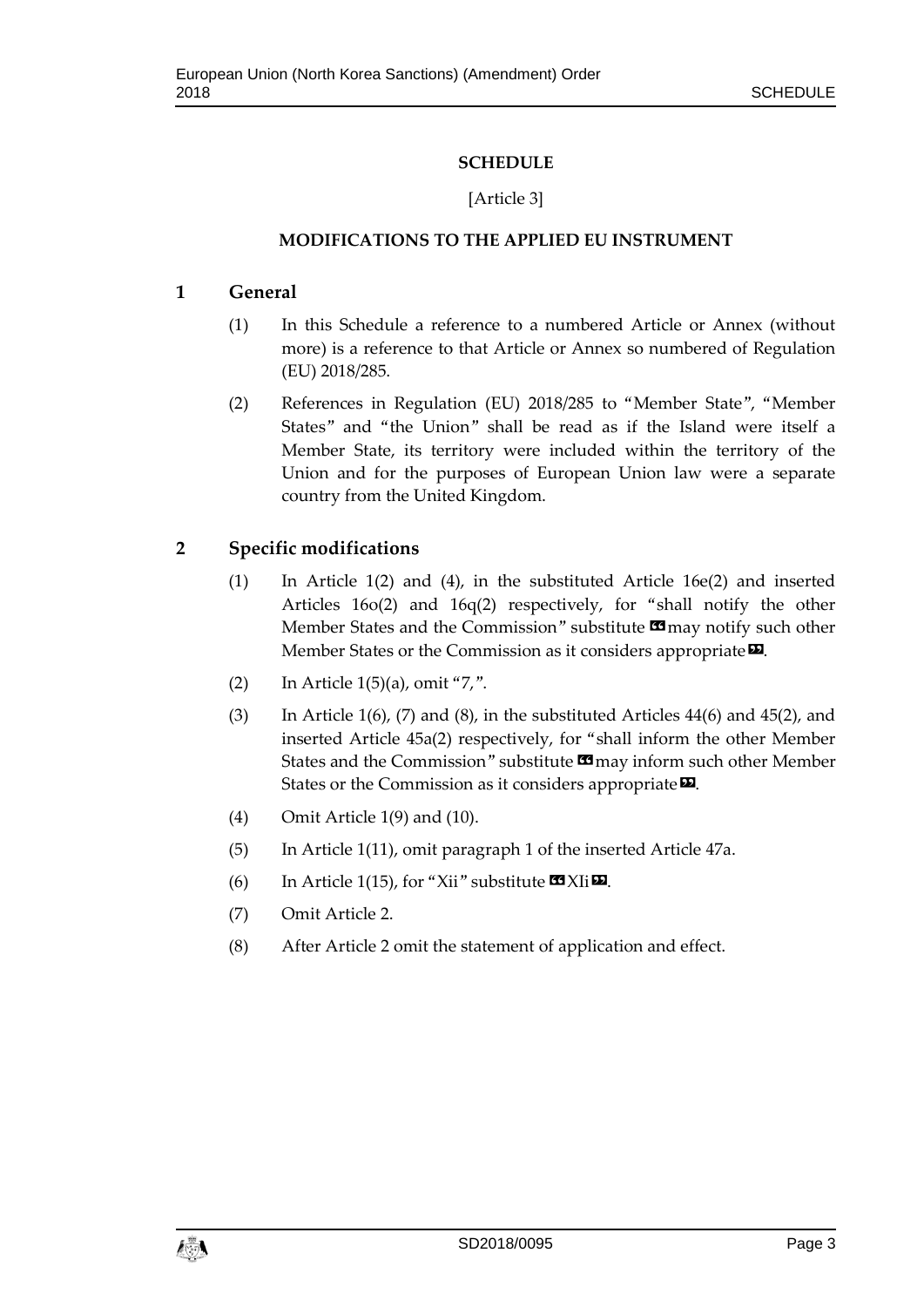# *EXPLANATORY NOTE*

### *(This note is not part of the Order)*

This Order applies Council Regulation (EU) 2018/285 of 26 February 2018 amending Regulation (EU) 2017/1509 concerning restrictive measures against the Democratic People's Republic of Korea ("DPRK") as part of the law of the Island, subject to certain modifications.

Council Regulation (EU) 2018/285 amends Regulation (EU) 2017/1509, to extend the restrictive measures against the DPRK. The extension includes strengthening the export ban on petroleum products and imposing an import ban on DPRK food products, machinery, electrical equipment, earth and stone. The restrictions also impose a ban on the export to the DPRK of industrial equipment, machinery, transportation vehicles and industrial metals, and include further maritime restrictive measures.

A copy of Council Regulation (EU) 2018/285 as amended is attached as an Annex, but the Annex does not form part of the Order.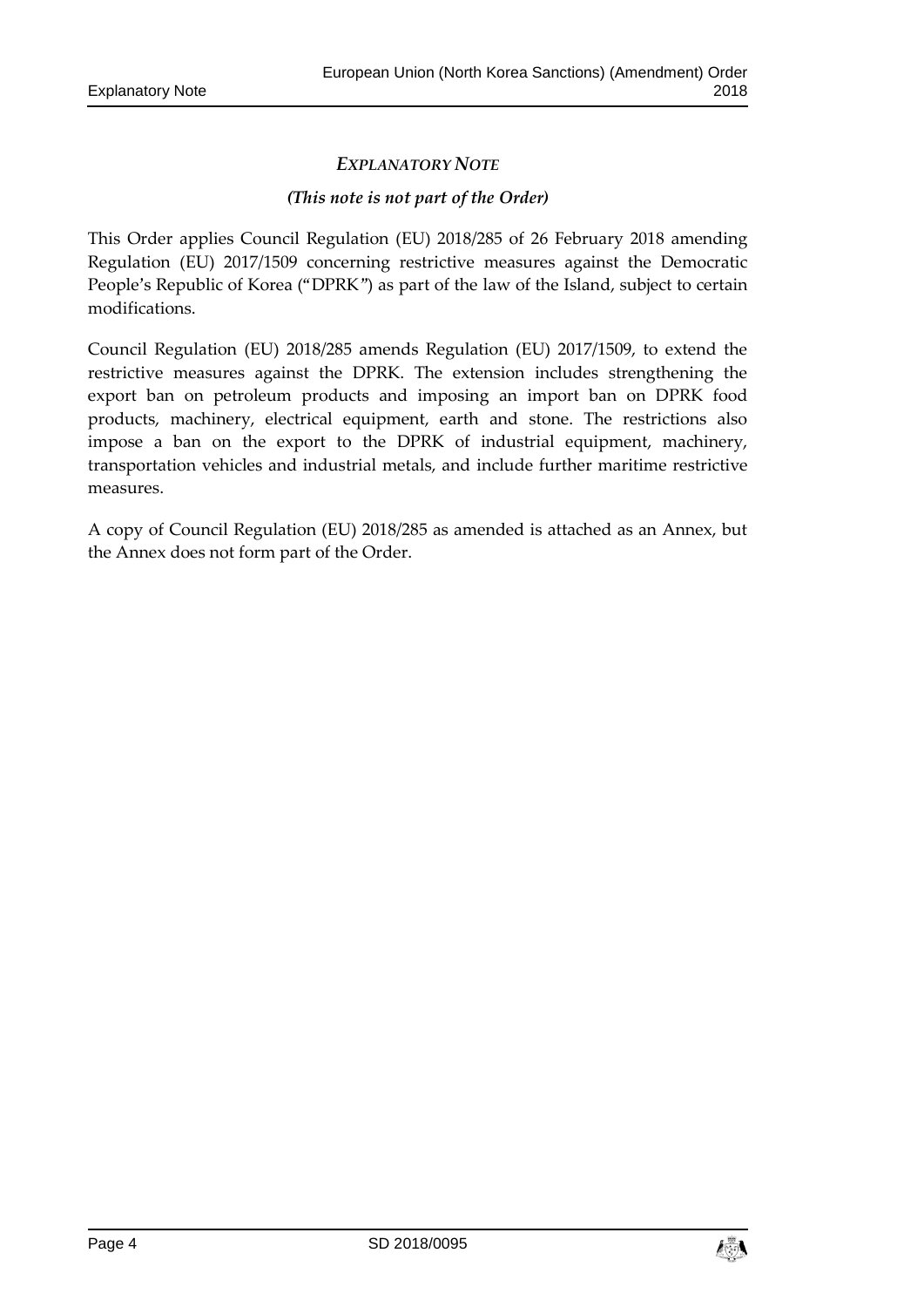#### **Annex**

#### **COUNCIL REGULATION (EU) 2018/285**

#### **of 26 February 2018**

#### **amending Council Regulation (EU) 2017/1509 concerning restrictive measures against the Democratic People's Republic of Korea**

THE COUNCIL OF THE EUROPEAN UNION,

Having regard to the Treaty on the Functioning of the European Union, and in particular Article 215 thereof,

Having regard to Council Decision (CFSP) 2016/849 of 27 May 2016 concerning restrictive measures against the Democratic People's Republic of Korea and repealing Decision 2013/183/CFSP<sup>3</sup>,

Having regard to the joint proposal of the High Representative of the Union for Foreign Affairs and Security Policy and of the European Commission,

Whereas:

- (1) Council Regulation (EU)  $2017/1509<sup>4</sup>$  gives effect to measures provided for in Decision (CFSP) 2016/849.
- (2) On 22 December 2017 the United Nations Security Council ('UNSC') adopted Resolution 2397 (2017), in which it expressed its gravest concern at the ballistic missile launch by the Democratic People's Republic of Korea ('DPRK') on 28 November 2017. The UNSC reaffirmed that the proliferation of nuclear, chemical and biological weapons, as well as their means of delivery, constitutes a threat to international peace and security, and imposed new measures against the DPRK. Those measures further reinforce the restrictive measures imposed by UNSC Resolutions ('UNSCR') 1718 (2006), 1874 (2009), 2087 (2013), 2094 (2013), 2270 (2016), 2321 (2016), 2356 (2017), 2371 (2017) and 2375 (2017).
- (3) The UNSC decided, inter alia, to strengthen the export ban on petroleum products and to impose an import ban on DPRK food products, machinery, electrical equipment, earth and stone; a ban on the export to the DPRK of industrial equipment, machinery, transportation vehicles and industrial metals; and further maritime restrictive measures.
- (4) The Commission should be empowered to amend the lists of food and agricultural products; machinery and electrical equipment; earth and stone, including magnesite and magnesia; wood; vessels; and industrial machinery, transportation vehicles, and iron, steel and other metals on the basis of determinations made by either the Sanctions Committee or the UNSC and to update nomenclature codes from the Combined Nomenclature as set out in Annex I to Council Regulation (EEC) No 2658/87<sup>5</sup>.
- (5) To ensure the uniform application of the maritime measures contained in UNSC Resolution 2397 (2017), it is appropriate to create a new Annex XVIII to Regulation

<sup>1</sup> <sup>3</sup> OJ L141, 28.5.2016, p.79.

<sup>4</sup> Council Regulation (EU) 2017/1509 of 30 August 2017 concerning restrictive measures against the Democratic People's Republic of Korea and repealing Regulation (EC) No 329/2007 (OJ L224, 31.8.2017, p.1).

<sup>5</sup> Council Regulation (EEC) No 2658/87 of 23 July 1987 on the tariff and statistical nomenclature and on the Common Customs Tariff (OJ L256, 7.9.1987, p.1).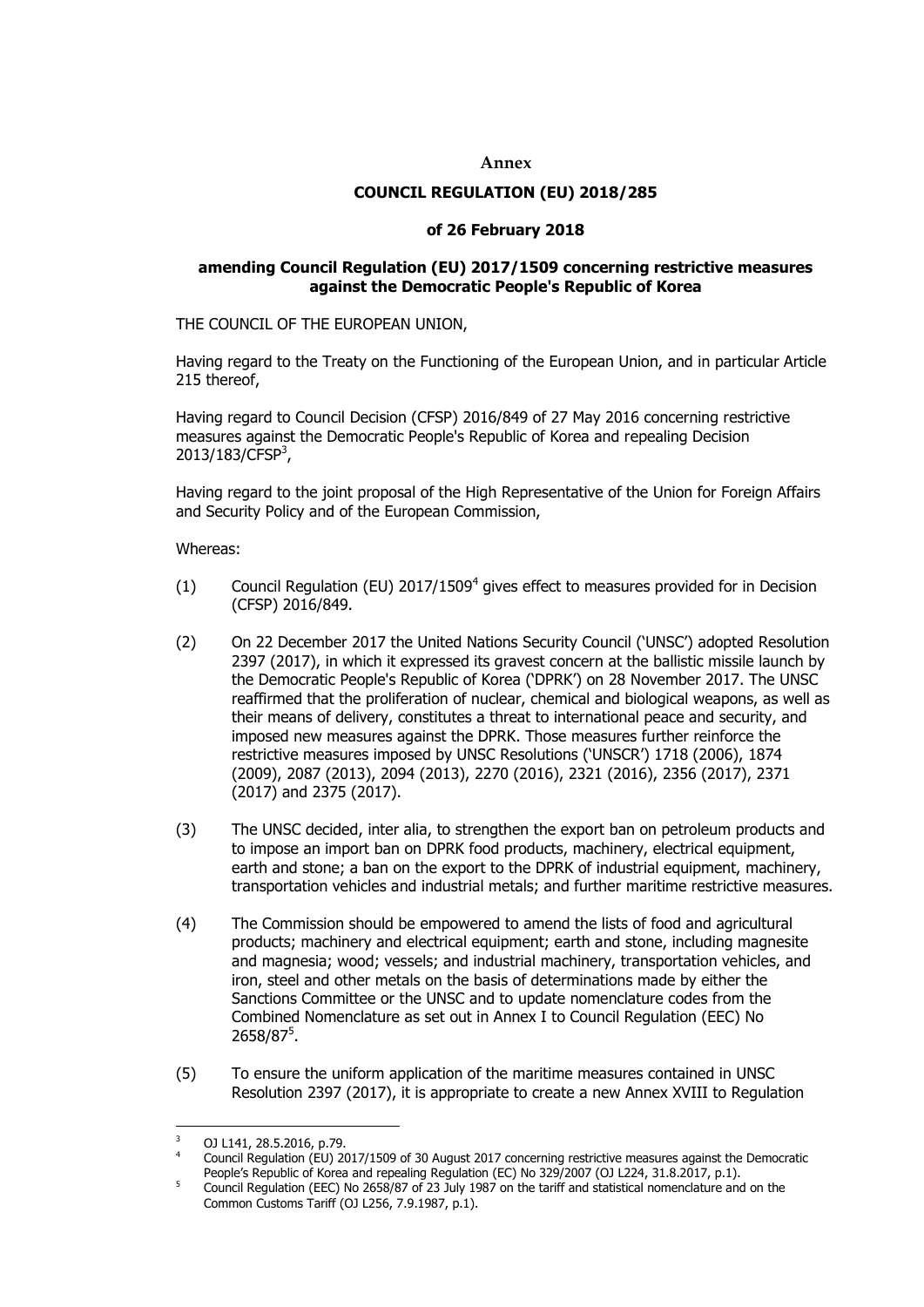(EU) 2017/1509 containing a list of vessels which the Council has reason to believe were involved in activities, or the transport of items, prohibited by UNSCR 1718 (2006), 1874 (2009), 2087 (2013), 2094 (2013), 2270 (2016), 2321 (2016), 2356 (2017), 2371 (2017), 2375 (2017) or 2397 (2017).

- (6) The power to amend the list of vessels set out in Annex XVIII to Regulation (EU) 2017/1509 should be exercised by the Council in order to ensure consistency with the process for adopting and amending the list of vessels in Annex VI to Decision (CFSP) 2016/849.
- (7) Three persons and one entity that have been designated by the UNSC should be removed from the list of persons and entities designated autonomously by the Council set out in Annex XV to Regulation (EU) 2017/1509.
- $(8)$  Council Decision (CFSP) 2018/293<sup>6</sup> amended Decision (CFSP) 2016/849 in order to give effect to the new measures imposed by UNSC Resolution 2397 (2017).
- (9) These measures fall within the scope of the Treaty and, therefore, in particular with a view to ensuring their uniform application in all Member States, regulatory action at the level of the Union is necessary.
- (10) Regulation (EU) 2017/1509 should therefore be amended accordingly,

HAS ADOPTED THIS REGULATION:

#### Article 1

Regulation (EU) 2017/1509 is amended as follows:

(1) Article 16a is replaced by the following:

#### 'Article 16a

- 1. It shall be prohibited to import, purchase or transfer, directly or indirectly, seafood, including fish, crustaceans, molluscs, and other aquatic invertebrates in all forms, as listed in Annex XIa, from the DPRK, whether or not originating in the DPRK.
- 2. It shall be prohibited to purchase or transfer, directly or indirectly, fishing rights from the DPRK.';
- (2) Articles 16d, 16e and 16f are replaced by the following:

#### 'Article 16d

It shall be prohibited to sell, supply, transfer or export, directly or indirectly, all refined petroleum products, as listed in Annex XId, whether or not originating in the Union, to the DPRK.

Article 16e

1. By way of derogation from Article 16d, the competent authorities of the Member States may authorise transactions in refined petroleum products that

<sup>-</sup><sup>6</sup> Council Decision (CFSP) 2018/293 of 26 February 2018 amending Decision (CFSP) 2016/849 concerning restrictive measures against the Democratic People's Republic of Korea (OJ L55, 27.2.2018, p.50).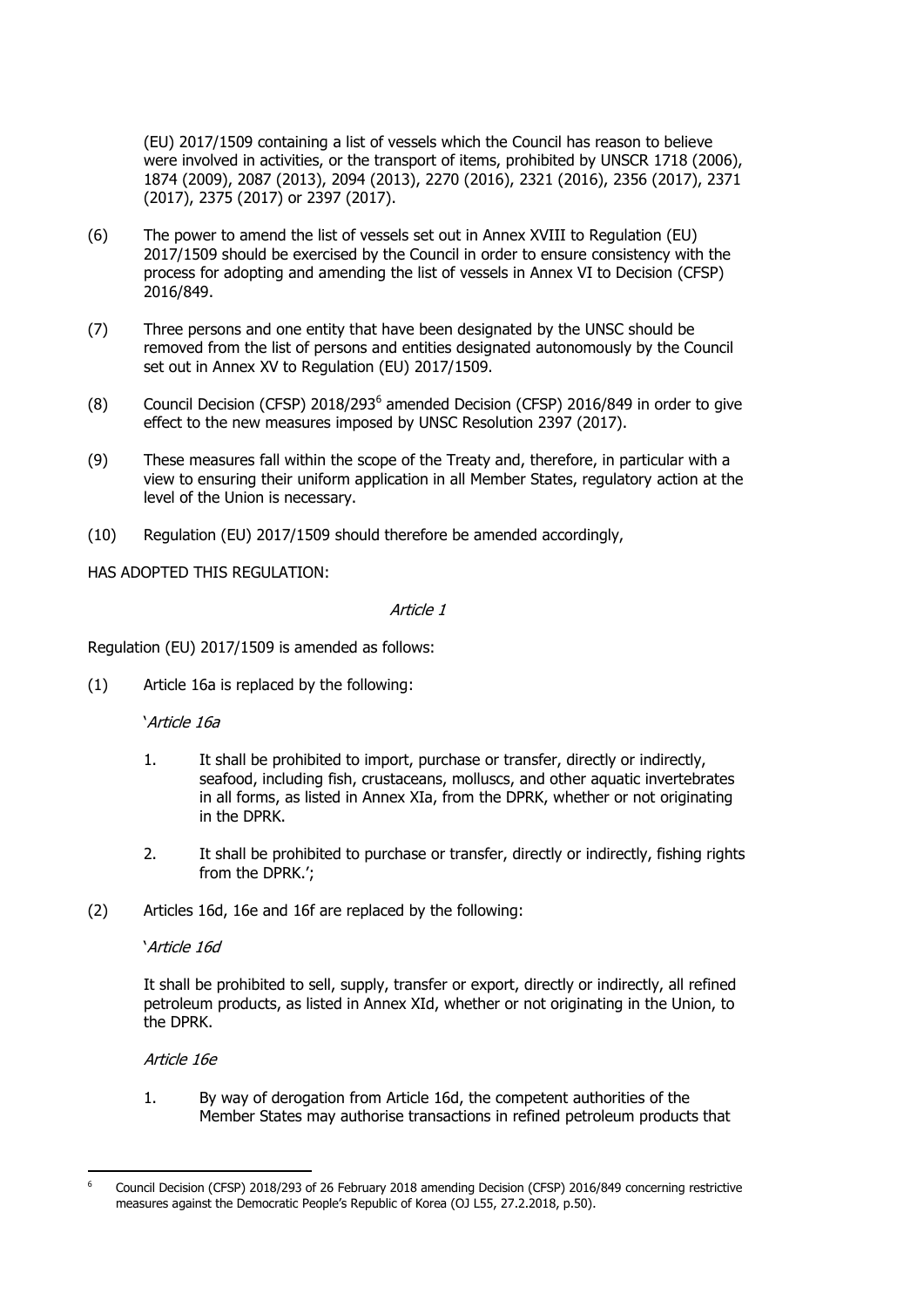are determined to be exclusively for humanitarian purposes, provided that all of the following conditions are met:

- (a) the transactions do not involve individuals or entities that are associated with the DPRK's nuclear or ballistic missile programmes or other activities prohibited by UNSCR 1718 (2006), 1874 (2009), 2087 (2013), 2094 (2013), 2270 (2016), 2321 (2016), 2356 (2017), 2371 (2017), 2375 (2017) or 2397 (2017), including the persons, entities and bodies listed in Annexes XIII, XV, XVI and XVII;
- (b) the transaction is unrelated to generating revenue for the DPRK's nuclear or ballistic missile programmes or other activities prohibited by UNSCR 1718 (2006), 1874 (2009), 2087 (2013), 2094 (2013), 2270 (2016), 2321 (2016), 2356 (2017), 2371 (2017), 2375 (2017) or 2397 (2017);
- (c) the Sanctions Committee has not notified the Member States that 90 % of the aggregate annual limit has been reached; and
- (d) the Member State concerned notifies the Sanctions Committee of the amount of the export and information on all parties to the transaction every 30 days.
- 2. The Member State concerned shall notify the other Member States and the Commission **may notify such other Member States or the Commission as it considers appropriate** of any authorisation granted pursuant to paragraph 1.

#### Article 16f

It shall be prohibited to sell, supply, transfer or export, directly or indirectly, crude oil, as listed in Annex XIe, whether or not originating in the Union, to the DPRK.';

- (3) in Article 16g, paragraph 1 is replaced by the following:
	- '1. By way of derogation from Article 16f, the competent authorities of the Member States may authorise transactions in crude oil, provided that all of the following conditions are met:
		- (a) the competent authority of the Member State has determined that the transaction is exclusively for humanitarian purposes; and
		- (b) the Member State has obtained the advance approval of the Sanctions Committee on a case-by-case basis, in accordance with paragraph 4 of UNSCR 2397 (2017).';
- (4) the following articles are inserted:

#### 'Article 16j

It shall be prohibited to import, purchase or transfer, directly or indirectly, food and agricultural products listed in Annex XIg from the DPRK, whether or not originating in the DPRK.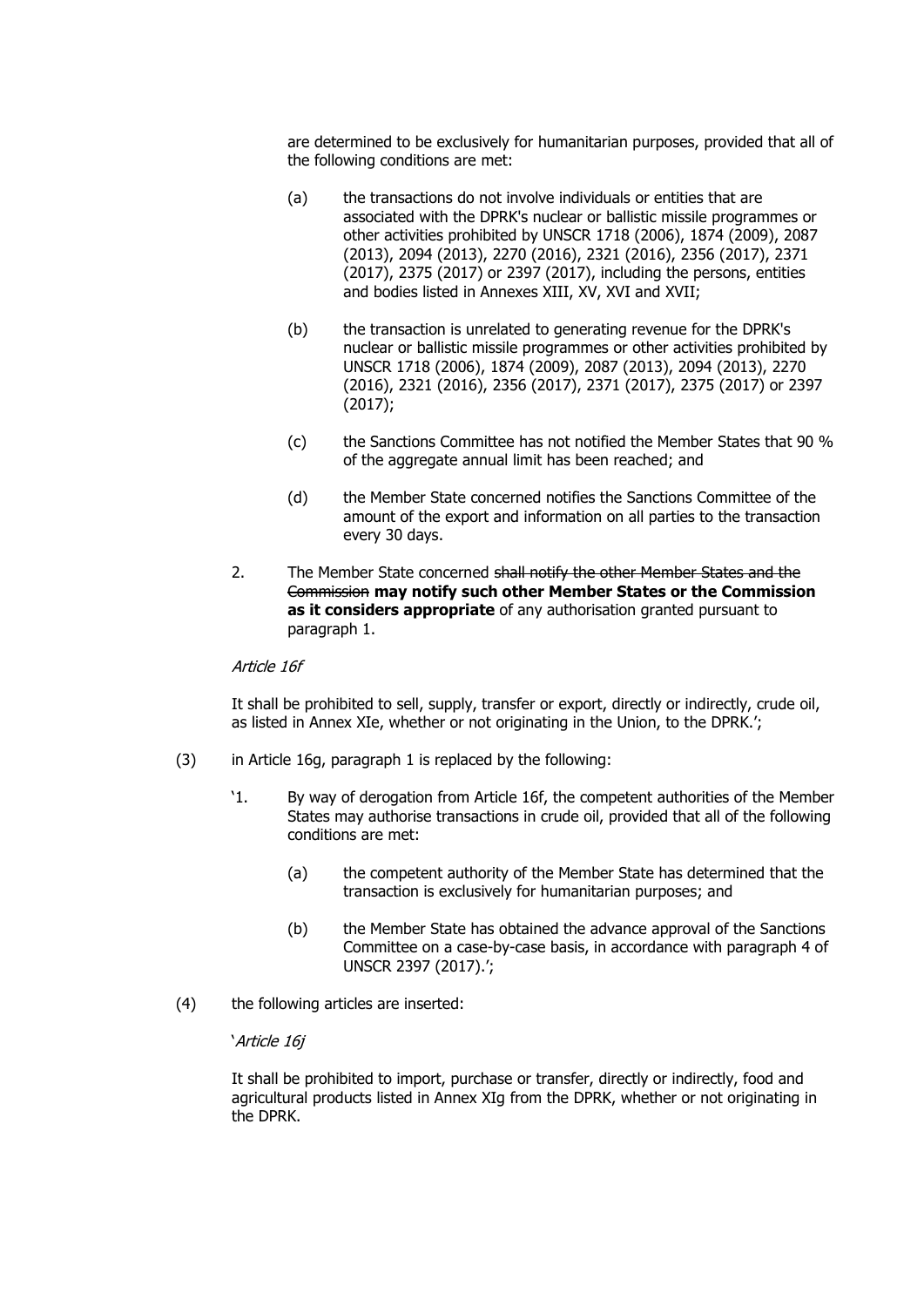#### Article 16k

It shall be prohibited to import, purchase or transfer, directly or indirectly, machinery and electrical equipment listed in Annex XIh from the DPRK, whether or not originating in the DPRK.

#### Article 16l

It shall be prohibited to import, purchase or transfer, directly or indirectly, earth and stone, including magnesite and magnesia, listed in Annex XIi from the DPRK, whether or not originating in the DPRK.

#### Article 16m

It shall be prohibited to import, purchase or transfer, directly or indirectly, wood listed in Annex XIj from the DPRK, whether or not originating in the DPRK.

#### Article 16n

It shall be prohibited to import, purchase or transfer, directly or indirectly, vessels listed in Annex XIk from the DPRK, whether or not originating in the DPRK.

#### Article 16o

- 1. By way of derogation from Articles 16j to 16n, the competent authorities of the Member States may authorise the import, purchase or transfer of the items referred to in those Articles by no later than 21 January 2018 provided that:
	- (a) the import, purchase or transfer is due under a written contract that entered into force prior to 22 December 2017; and
	- (b) the Member State concerned notifies the Sanctions Committee of the details of such import, purchase or transfer by no later than 5 February 2018.
- 2. The Member State concerned shall notify the other Member States and the Commission **may notify such other Member States or the Commission as it considers appropriate** of any authorisation granted pursuant to paragraph 1.

#### Article 16p

It shall be prohibited to sell, supply, transfer or export to the DPRK, directly or indirectly, all industrial machinery, transportation vehicles, and iron, steel and other metals listed in part A of Annex XIl, whether or not originating in the Union.

#### Article 16q

- 1. The competent authorities of the Member States may authorise the export of spare parts needed to maintain the safe operation of DPRK commercial civilian passenger aircraft of the aircraft models and types listed in part B of Annex XIl.
- 2. The Member State concerned shall notify the other Member States and the Commission **may notify such other Member States or the Commission as it considers appropriate** of any authorisation granted pursuant to paragraph 1.';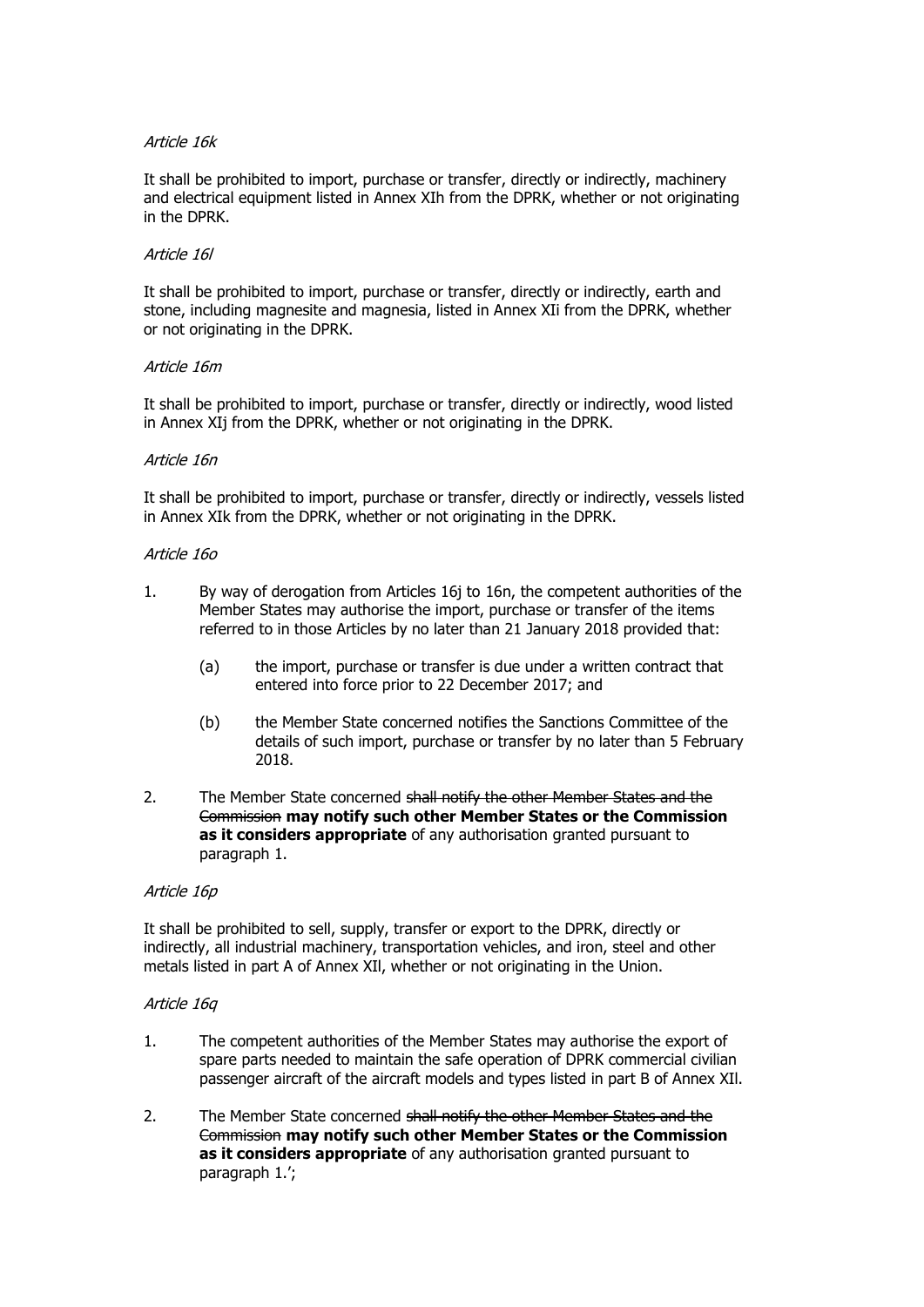- (5) Article 34 is amended as follows:
	- (a) paragraphs  $7, 8$  and 9 are deleted;
	- (b) paragraphs 10, 11 and 12 are renumbered as paragraphs 7, 8 and 9;
- (6) Articles 43 and 44 are replaced by the following:

'Article 43

- 1. It shall be prohibited:
	- (a) to lease or charter vessels or aircraft or provide crew services to the DPRK, persons or entities listed in Annex XIII, XV, XVI or XVII, any other DPRK entities, any other persons or entities which have assisted in violating the provisions of UNSCR 1718 (2006), 1874 (2009), 2087 (2013), 2094 (2013), 2270 (2016), 2321 (2016) or 2371 (2017) or any person or entity acting on behalf of, or at the direction of, any such person or entity, and entities owned or controlled by them;
	- (b) to procure vessel or aircraft crew services from the DPRK;
	- (c) to own, lease, operate, charter, insure or provide vessel classification services or associated services to any vessel flagged to the DPRK;
	- (d) to provide vessel classification services to vessels listed in Annex XVIII;
	- (e) to apply for or to assist in the registration or maintenance on the register of any vessel that is owned, controlled or operated by the DPRK or DPRK nationals, any vessel listed in Annex XVIII or that has been deregistered by another State pursuant to paragraph 24 of UNSCR 2321 (2016), paragraph 8 of UNSCR 2375 (2017) or paragraph 12 of UNSCR 2397 (2017); or
	- (f) to provide insurance or reinsurance services to vessels owned, controlled or operated by the DPRK or vessels listed in Annex XVIII.
- 2. Annex XVIII shall include the vessels not listed in Annex XIV, which the Council has reasons to believe were involved in activities, or the transport of items, prohibited by UNSCRs 1718 (2006), 1874 (2009), 2087 (2013), 2094 (2013), 2270 (2016), 2321 (2016), 2356 (2017), 2371 (2017), 2375 (2017) or 2397 (2017).

#### Article 44

- 1. By way of derogation from the prohibition in point (a) of Article 43(1), the competent authorities of the Member States may authorise the leasing, chartering or provision of crew services, provided that the Member State has obtained the advance approval of the Sanctions Committee on a case-by-case basis.
- 2. By way of derogation from the prohibitions in points (c) and (e) of Article 43(1), the competent authorities of the Member States may authorise the owning, leasing, operating, chartering of, or providing vessel classification services or associated services to any DPRK flagged vessel, or the registration, or maintenance on the register, of any vessel that is owned, controlled or operated by the DPRK or DPRK nationals, provided that the Member State has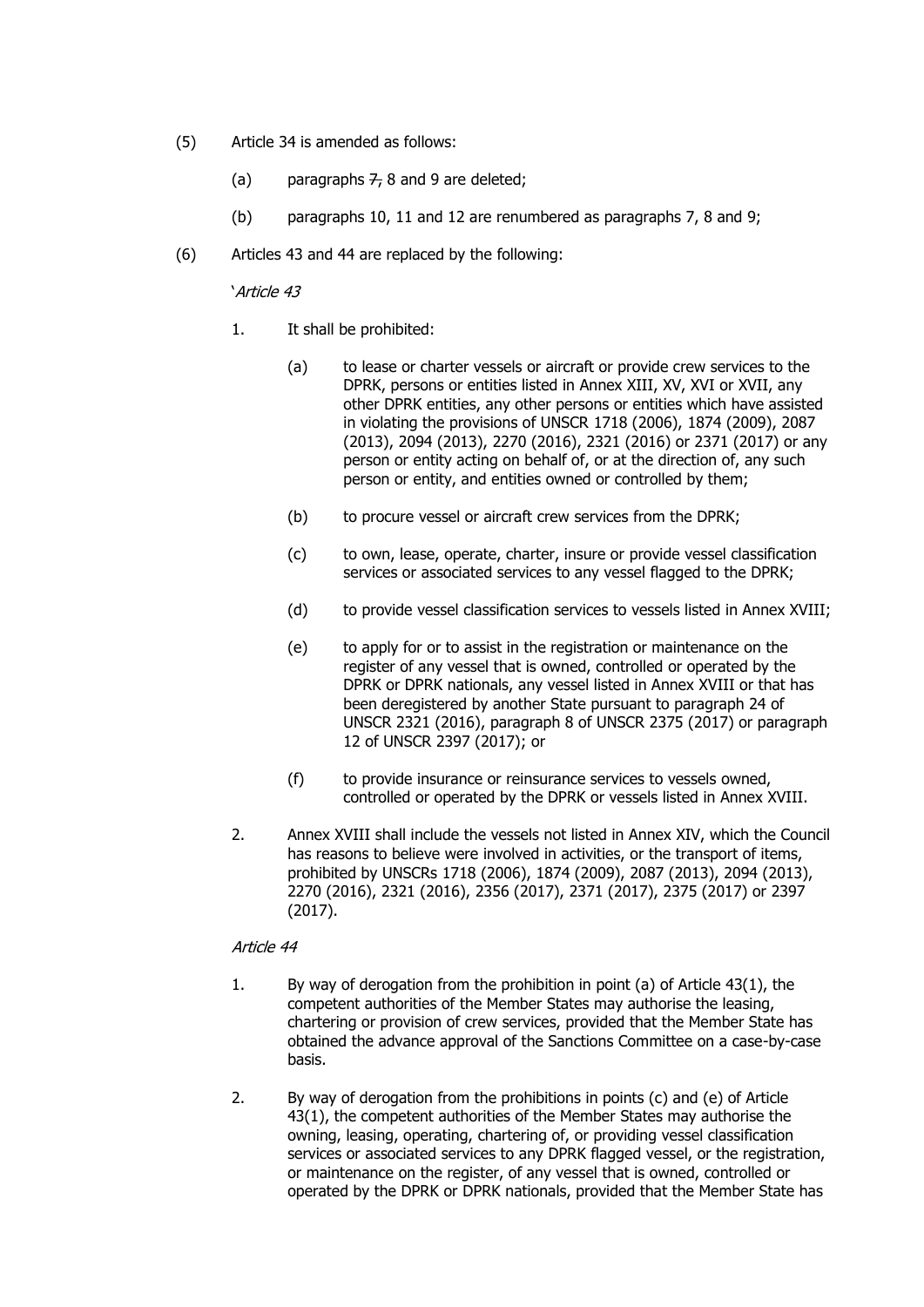obtained the advance approval of the Sanctions Committee on a case-by-case basis.

- 3. By way of derogation from the prohibition in point (d) of Article 43(1), the competent authorities of the Member States may authorise vessel classification services to vessels listed in Annex XVIII, provided that the Member State has obtained the advance approval of the Sanctions Committee on a case-by-case basis.
- 4. By way of derogation from the prohibitions in point (e) of Article 43(1), the competent authorities of the Member States may authorise the registration of a vessel that has been deregistered by another State pursuant to paragraph 12 of UNSCR 2397 (2017), provided that the Member State has obtained the advance approval of the Sanctions Committee on a case-by-case basis.
- 5. By way of derogation from the prohibition in point (f) of Article 43(1), the competent authorities of the Member States may authorise the provision of insurance or reinsurance services, provided that the Sanctions Committee has determined in advance on a case-by-case basis that the vessel is engaged in activities exclusively for livelihood purposes which will not be used by DPRK individuals or entities to generate revenue or exclusively for humanitarian purposes.
- 6. The Member State concerned shall inform the other Member States and the Commission **may inform such other Member States or the Commission as it considers appropriate** of any authorisation granted under paragraphs 1, 2, 3, 4 and 5.';
- (7) Article 45 is replaced by the following:

'Article 45

- 1. By way of derogation from the prohibitions arising from UNSCR 1718 (2006), 1874 (2009), 2087 (2013), 2094 (2013), 2270 (2016), 2321 (2016), 2356 (2017), 2371 (2017), 2375 (2017) or 2397 (2017), the competent authorities of Member States may authorise any activities if the Sanctions Committee has determined, on a case-by-case basis, that they are necessary to facilitate the work of international and non-governmental organisations carrying out assistance and relief activities in the DPRK for the benefit of the civilian population in the DPRK or for any other purpose consistent with the objectives of those UNSCRs.
- 2. The Member State concerned shall inform the other Member States and the Commission **may inform such other Member States or the Commission as it considers appropriate** of any authorisation granted under paragraph 1.';
- (8) the following article is inserted:

'Article 45a

1. Unless otherwise provided for in this Regulation, and by way of derogation from the prohibitions arising from UNSCR 1718 (2006), 1874 (2009), 2087 (2013), 2094 (2013), 2270 (2016), 2321 (2016), 2356 (2017), 2371 (2017), 2375 (2017) or 2397 (2017), the competent authorities of Member States may authorise any activities, on a case-by-case basis, which are necessary for the functioning of diplomatic missions or consular posts in the DPRK pursuant to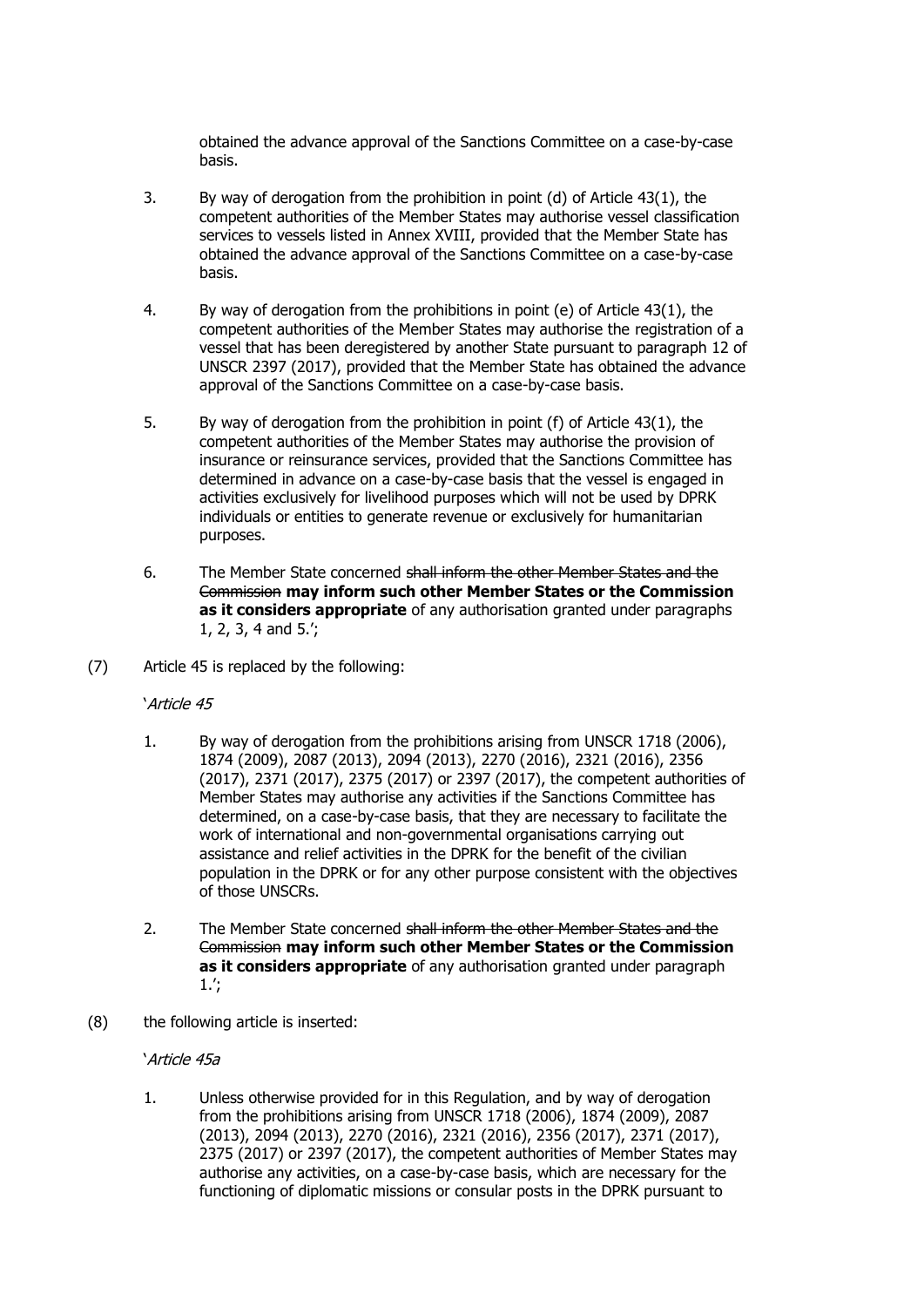the 1961 and 1963 Vienna Conventions, or of international organisations enjoying immunities in accordance with international law in the DPRK.

- 2. The Member State concerned shall inform the other Member States and the Commission **may inform such other Member States or the Commission as it considers appropriate** of any authorisation granted under paragraph 1.';
- (9) point (b) of Article 46 is replaced by the following:
	- '(b) amend Parts II, III, IV, V, VI, VII, VIII and IX of Annex II and Annexes VI, VII, IX, X, XI, Xia, XIb, XIc, XId, XIe, XIf, XIg, XIh, XIi, XIj, XIk and XIl on the basis of determinations made by either the Sanctions Committee or the UNSC and to update nomenclature codes from the Combined Nomenclature as set out in Annex I to Regulation (EEC) No 2658/87;';
- (10) Article 47(2) is replaced by the following:
	- '2. Where the Council decides to subject a natural or legal person, entity or body to the measures referred to in Article 34(1), (2) or (3) or to designate a vessel pursuant to Article 43 it shall amend Annexes XV, XVI, XVII and XVIII accordingly.';
- (11) the following article is inserted:

'Article 47a

- 1. Annexes XV, XVI, XVII and XVIII shall be reviewed at regular intervals and at least every 12 months.
- 2. Annexes XIII, XIV, XV, XVI, XVII and XVIII shall include the grounds for the listing of persons, entities, bodies and vessels concerned.
- 3. Annexes XIII, XIV, XV, XVI, XVII and XVIII shall also include, where available, information necessary to identify the natural or legal persons, entities, bodies and vessels concerned. With regard to natural persons, such information may include names including aliases, date and place of birth, nationality, passport and ID card numbers, gender, address, if known, and function or profession. With regard to legal persons, entities and bodies, such information may include names, place and date of registration, registration number and place of business.';
- $(12)$  in Article 53(1), point (a) is replaced by the following:
	- '(a) designated persons, entities or bodies listed in Annex XIII, XV, XVI or XVII, or the shipowners of vessels listed in Annex XIV or Annex XVIII;';
- (13) the text set out in Annex I to this Regulation is inserted as Annex XIg;
- (14) the text set out in Annex II to this Regulation is inserted as Annex XIh;
- (15) the text set out in Annex III to this Regulation is inserted as Annex  $\overrightarrow{Xii}$  XII;
- (16) the text set out in Annex IV to this Regulation is inserted as Annex XIj;
- (17) the text set out in Annex V to this Regulation is inserted as Annex XIk;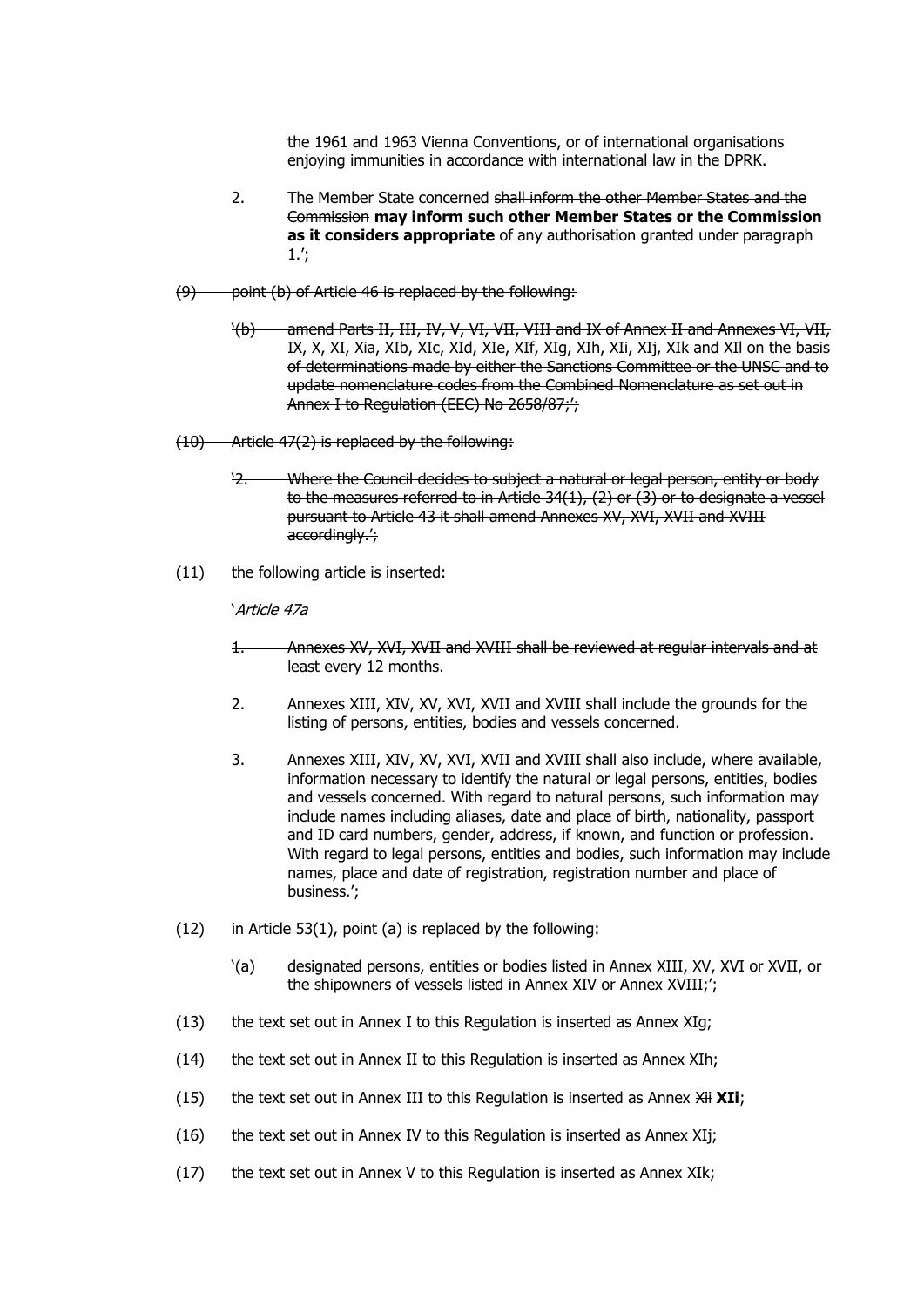- (18) the text set out in Annex VI to this Regulation is inserted as Annex XIl;
- (19) Annex XV is amended in accordance with Annex VII to this Regulation;
- (20) the text set out in Annex VIII to this Regulation is added as Annex XVIII.

#### Article 2

This Regulation shall enter into force on the day following that of its publication in the Official Journal of the European Union.

This Regulation shall be binding in its entirety and directly applicable in all Member States.

Done at Brussels, 26 February 2018.

For the Council

The President

F. MOGHERINI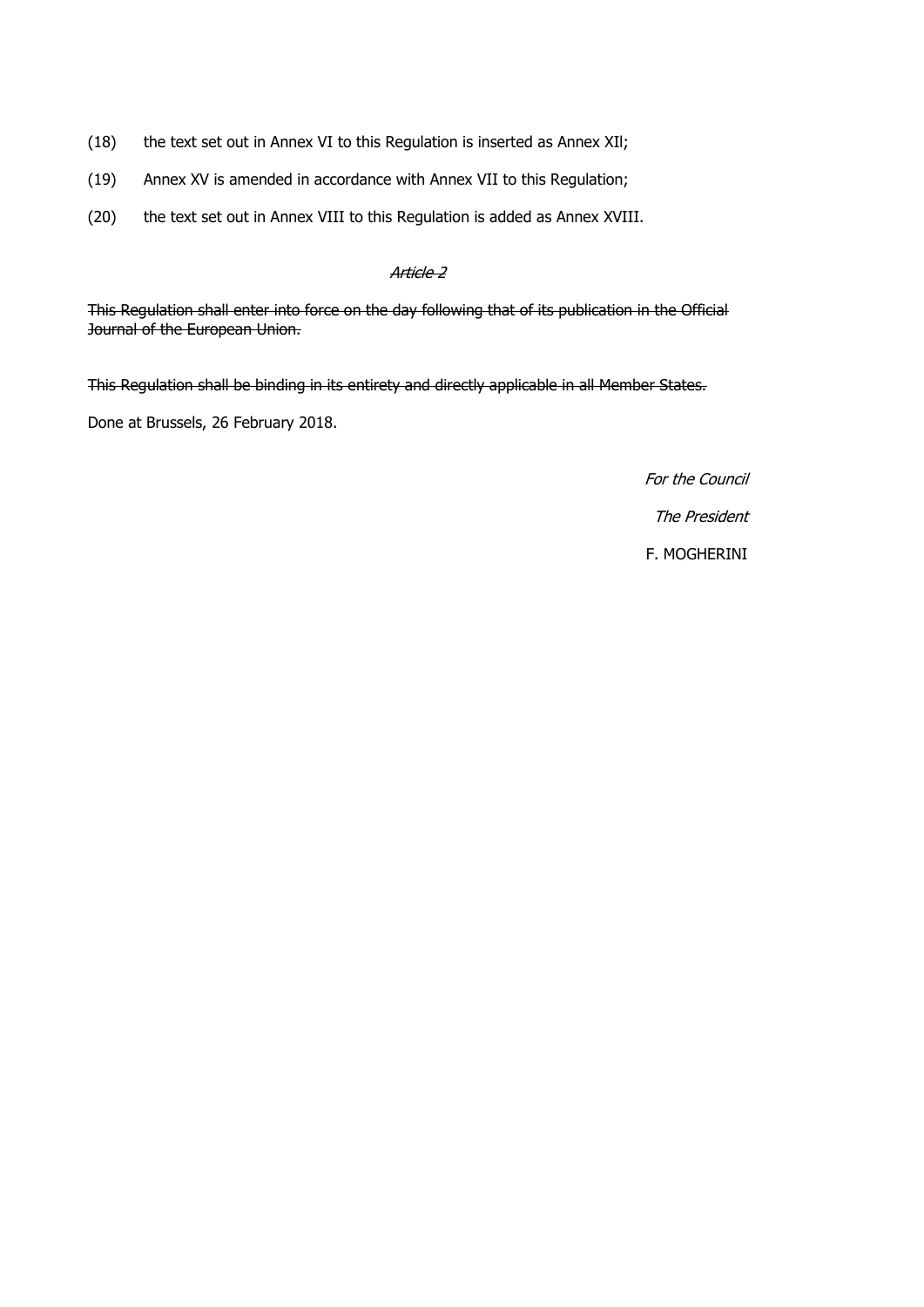### ANNEX I

#### 'ANNEX XIg

### **FOOD AND AGRICULTURAL PRODUCTS REFERRED TO IN ARTICLE 16j**

#### EXPLANATORY NOTE

The nomenclature codes are taken from the Combined Nomenclature as defined in Article 1(2) of Council Regulation (EEC) No 2658/87 of 23 July 1987 on the tariff and statistical nomenclature and on the Common Customs Tariff and as set out in Annex I thereto, which are valid at the time of publication of this Regulation and mutatis mutandis as amended by subsequent legislation.

ă,

| <b>CN</b><br>code | <b>Description</b>                                                                                                          |
|-------------------|-----------------------------------------------------------------------------------------------------------------------------|
| 07                | Edible vegetables and certain roots and tubers                                                                              |
| 08                | Edible fruit and nuts; peel of citrus fruit or melons                                                                       |
| 12                | Oil seeds and oleaginous fruits; miscellaneous grains, seeds and fruit; industrial or<br>medicinal plants; straw and fodder |
|                   |                                                                                                                             |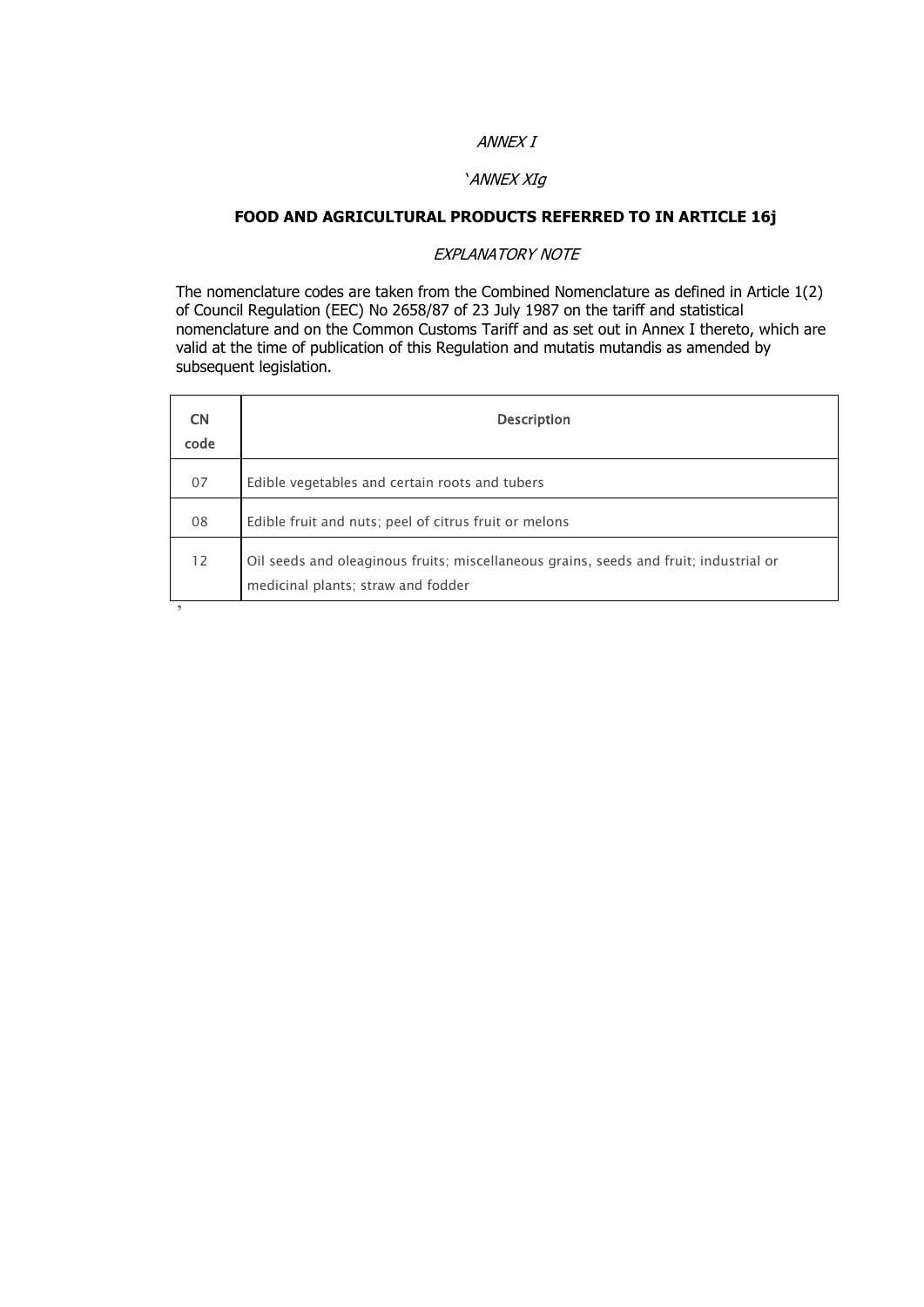#### ANNEX II

#### 'ANNEX XIh

# **MACHINERY AND ELECTRICAL EQUIPMENT REFERRED TO IN ARTICLE 16k**

#### EXPLANATORY NOTE

| <b>CN</b><br>code | <b>Description</b>                                                                                                                                                                            |
|-------------------|-----------------------------------------------------------------------------------------------------------------------------------------------------------------------------------------------|
| 84                | Nuclear reactors, boilers, machinery and mechanical appliances; parts thereof                                                                                                                 |
| 85                | Electrical machinery and equipment and parts thereof; sound recorders and reproducers,<br>television image and sound recorders and reproducers, and parts and accessories of such<br>articles |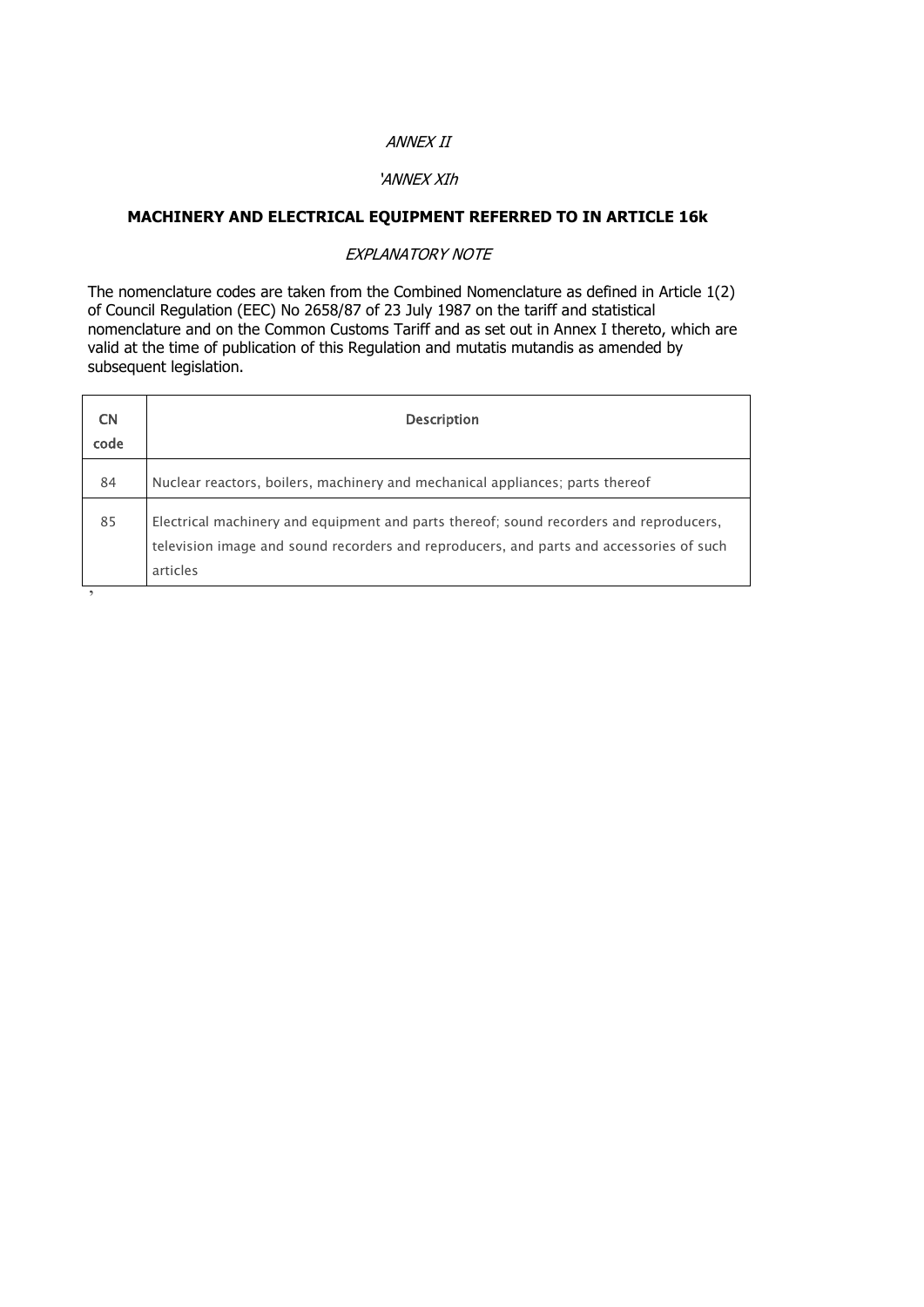### ANNEX III

#### 'ANNEX XIi

#### **EARTH AND STONE, INCLUDING MAGNESITE AND MAGNESIA, REFERRED TO IN ARTICLE 16l**

#### EXPLANATORY NOTE

| CN code | <b>Description</b>                                                     |
|---------|------------------------------------------------------------------------|
| 25      | Salt; sulphur; earths and stone; plastering materials, lime and cement |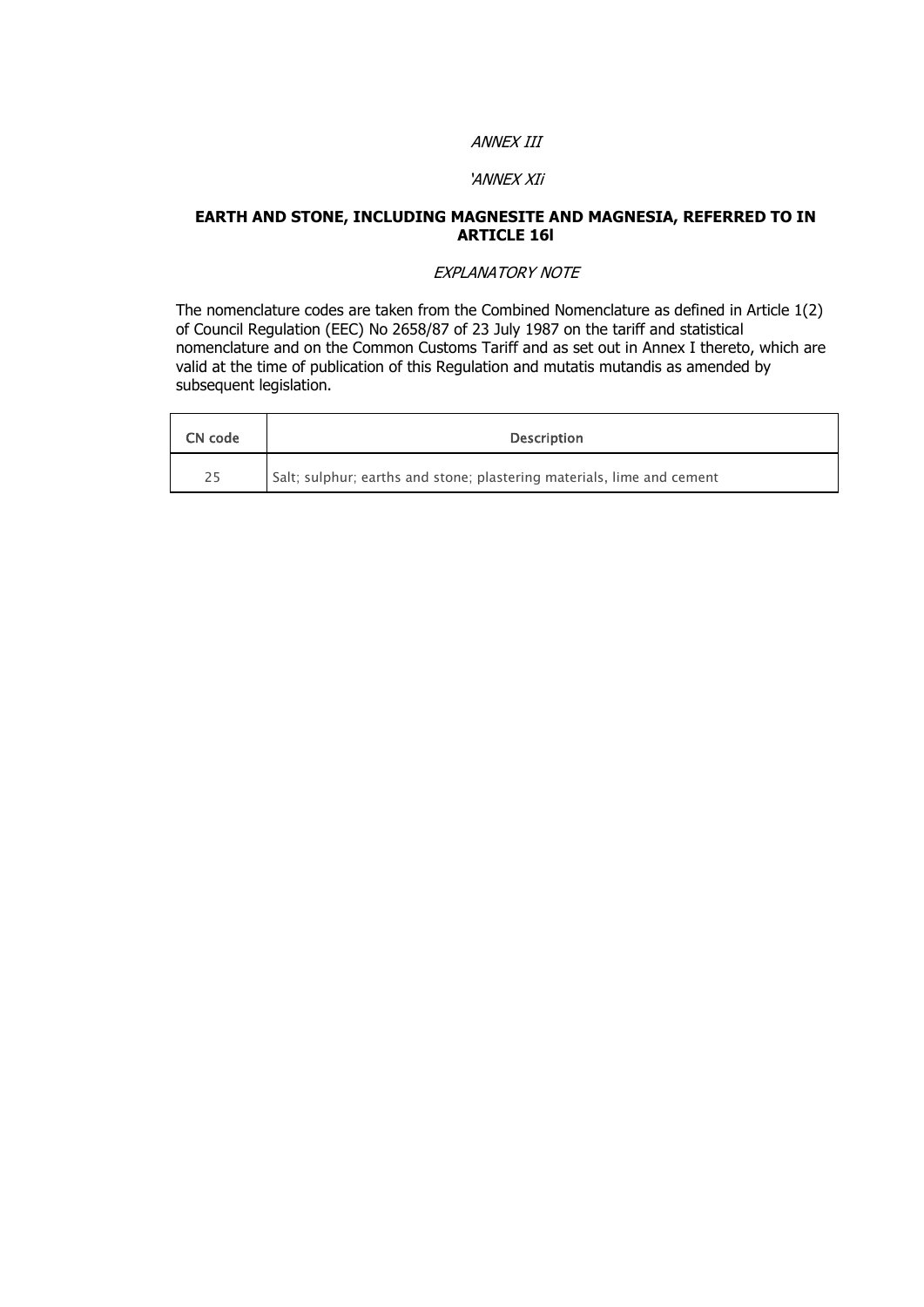#### ANNEX IV

# 'ANNEX XIj

# **WOOD REFERRED TO IN ARTICLE 16m**

EXPLANATORY NOTE

| CN code | <b>Description</b>                       |
|---------|------------------------------------------|
| 44      | Wood and articles of wood; wood charcoal |
|         |                                          |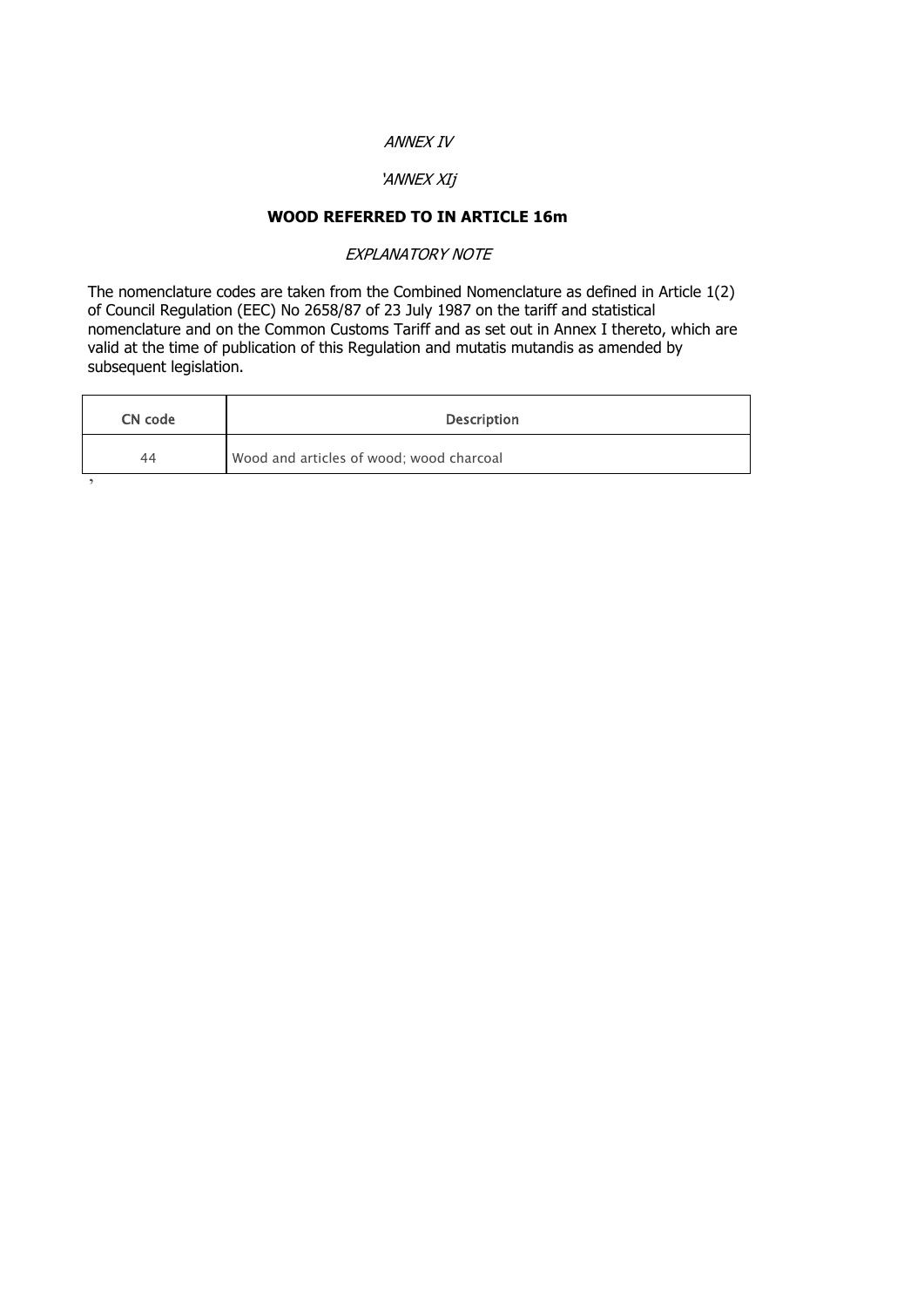#### ANNEX V

#### 'ANNEX XIk

# **VESSELS REFERRED TO IN ARTICLE 16n**

#### EXPLANATORY NOTE

| CN code | <b>Description</b>                   |  |  |
|---------|--------------------------------------|--|--|
| 89      | Ships, boats and floating structures |  |  |
|         |                                      |  |  |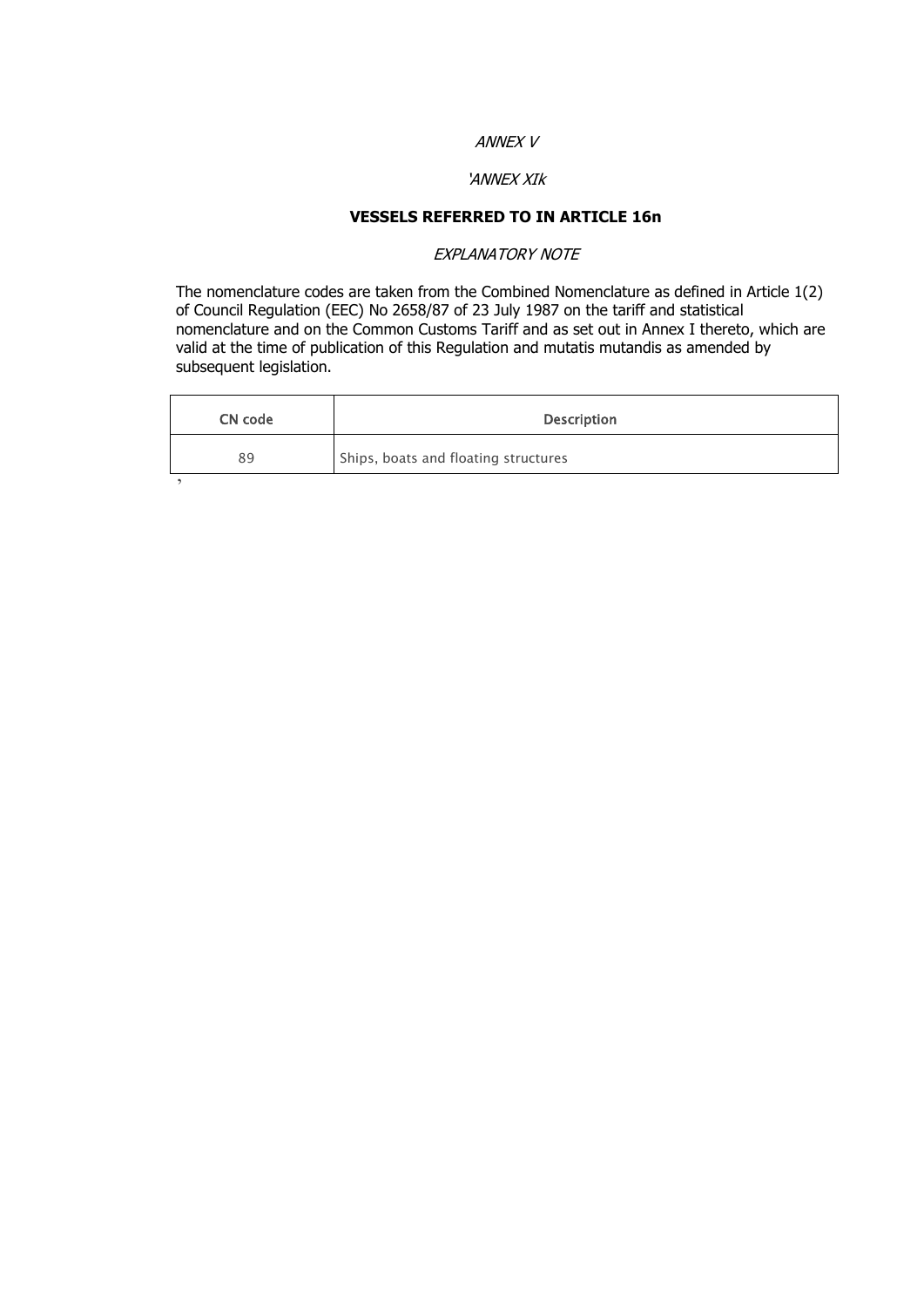#### ANNEX VI

#### 'ANNEX XIl

#### PART A

#### **Industrial machinery, transportation vehicles, and iron, steel and other metals referred to in Article 16p**

#### EXPLANATORY NOTE

The nomenclature codes are taken from the Combined Nomenclature as defined in Article 1(2) of Council Regulation (EEC) No 2658/87 of 23 July 1987 on the tariff and statistical nomenclature and on the Common Customs Tariff and as set out in Annex I thereto, which are valid at the time of publication of this Regulation and mutatis mutandis as amended by subsequent legislation.

| <b>CN</b><br>code | <b>Description</b>                                                                                                                                                                                                          |  |  |
|-------------------|-----------------------------------------------------------------------------------------------------------------------------------------------------------------------------------------------------------------------------|--|--|
| 72                | Iron and steel                                                                                                                                                                                                              |  |  |
| 73                | Articles of iron or steel                                                                                                                                                                                                   |  |  |
| 74                | Copper and articles thereof                                                                                                                                                                                                 |  |  |
| 75                | Nickel and articles thereof                                                                                                                                                                                                 |  |  |
| 76                | Aluminium and articles thereof                                                                                                                                                                                              |  |  |
| 78                | Lead and articles thereof                                                                                                                                                                                                   |  |  |
| 79                | Zinc and articles thereof                                                                                                                                                                                                   |  |  |
| 80                | Tin and articles thereof                                                                                                                                                                                                    |  |  |
| 81                | Other base metals; cermets; articles thereof                                                                                                                                                                                |  |  |
| 82                | Tools, implements, cutlery, spoons and forks, of base metal; parts thereof of base metal                                                                                                                                    |  |  |
| 83                | Miscellaneous articles of base metal                                                                                                                                                                                        |  |  |
| 84                | Nuclear reactors, boilers, machinery and mechanical appliances; parts thereof                                                                                                                                               |  |  |
| 85                | Electrical machinery and equipment and parts thereof; sound recorders and reproducers,<br>television image and sound recorders and reproducers, and parts and accessories of such<br>articles                               |  |  |
| 86                | Railway or tramway locomotives, rolling stock and parts thereof; railway or tramway track<br>fixtures and fittings and parts thereof; mechanical (including electromechanical) traffic<br>signalling equipment of all kinds |  |  |
| 87                | Vehicles other than railway or tramway rolling stock, and parts and accessories thereof                                                                                                                                     |  |  |
| 88                | Aircraft, spacecraft, and parts thereof                                                                                                                                                                                     |  |  |
| 89                | Ships, boats and floating structures                                                                                                                                                                                        |  |  |

#### PART B

### **Aircraft models and types referred to in Article 16q(1)**

An-24R/RV, An-148-100B, Il-18D, Il-62M, Tu-134B-3, Tu-154B, Tu-204-100B, and Tu-204-300.'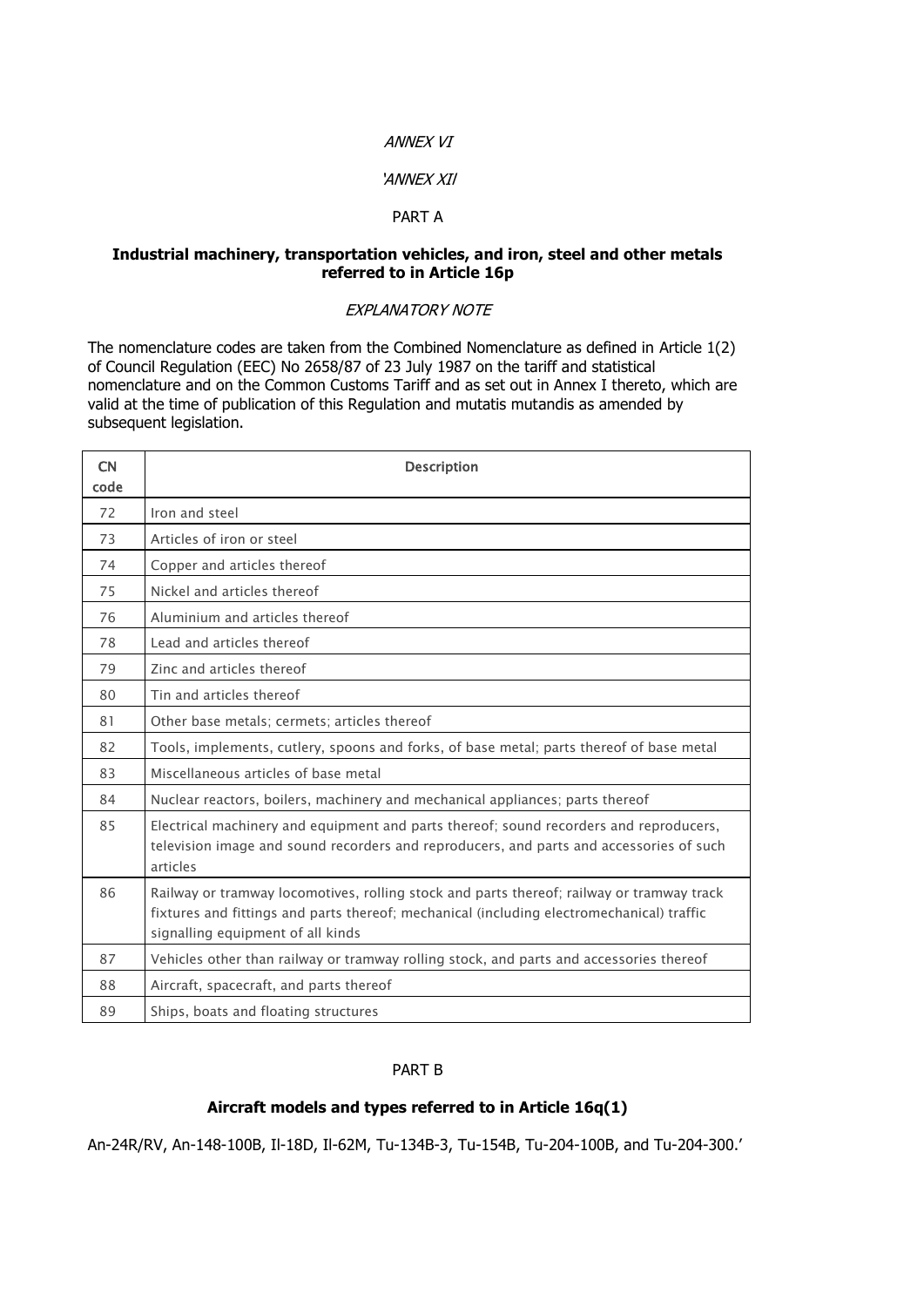### ANNEX VII

In Annex XV to Regulation (EU) 2017/1509, the following entries are deleted:

|     | $'23.$ PAK<br>Yong-sik<br>(alias<br><b>PAK</b><br>Yong Sik) |                                                                                         | 20.5.2016 | Four Star General, member of the State Security<br>Department, Minister of the People's Armed Forces.<br>Member of the Central Military Commission of the<br>Workers' Party of Korea and of the National Defence<br>Commission which was a key body for national<br>defence matters in the DPRK before it was reformed<br>into the State Affaires Commission (SAC) which are all<br>key bodies for national defence matters in the DPRK.<br>Was present at the testing of ballistic missiles in<br>March 2016. As such, responsible for supporting or<br>promoting the DPRK's nuclear-related, ballistic-<br>missile-related or other weapons of mass<br>destruction-related programmes. |
|-----|-------------------------------------------------------------|-----------------------------------------------------------------------------------------|-----------|------------------------------------------------------------------------------------------------------------------------------------------------------------------------------------------------------------------------------------------------------------------------------------------------------------------------------------------------------------------------------------------------------------------------------------------------------------------------------------------------------------------------------------------------------------------------------------------------------------------------------------------------------------------------------------------|
| 31. | KIM Jong<br>Sik                                             | Vice Director,<br>Munitions Industry<br>Department in<br>Military Industry<br>Ministry. |           | 16.10.2017 As Vice Director of the Munitions Industry<br>Department, provides support for DPRK's nuclear-<br>related and ballistic missile-related programmes,<br>including being present at nuclear and ballistic<br>missile related events in 2016 and a presentation in<br>March 2016 of what the DPRK claimed to be a<br>miniaturised nuclear device.'                                                                                                                                                                                                                                                                                                                               |

# (a) Natural persons designated in accordance with point (a) of Article 34(4)

# Legal persons, entities and bodies designated in accordance with point (a) of Article  $(b)$ <br>34(4)

| '5. Ministry of<br>People's<br>Armed Forces | 16.10.2017 Responsible for providing support and direction to the DPRK's<br>Strategic Rocket Force which controls the DPRK's nuclear and<br>conventional strategic missile units. The Strategic Rocket Force has<br>been listed by the United Nations Security Council Resolution 2356 |
|---------------------------------------------|----------------------------------------------------------------------------------------------------------------------------------------------------------------------------------------------------------------------------------------------------------------------------------------|
|                                             | (2017).                                                                                                                                                                                                                                                                                |

### (c) Natural persons designated in accordance with point (b) of Article 34(4)

| 5.1 | CHOE Chun-<br>Sik (alias<br>CHOE Chun<br>Sik) | DOB:<br>23.12.1963<br>POB:<br>Pyongyang,<br><b>DPRK</b><br>Passport<br>745132109<br>Valid until<br>12.2.2020 |  | 3.7.2015 Director in the reinsurance department of Korea<br>National Insurance Corporation (KNIC) based in the<br>headquarters in Pyongyang acting on behalf of KNIC or<br>at its direction.' |
|-----|-----------------------------------------------|--------------------------------------------------------------------------------------------------------------|--|-----------------------------------------------------------------------------------------------------------------------------------------------------------------------------------------------|
|-----|-----------------------------------------------|--------------------------------------------------------------------------------------------------------------|--|-----------------------------------------------------------------------------------------------------------------------------------------------------------------------------------------------|